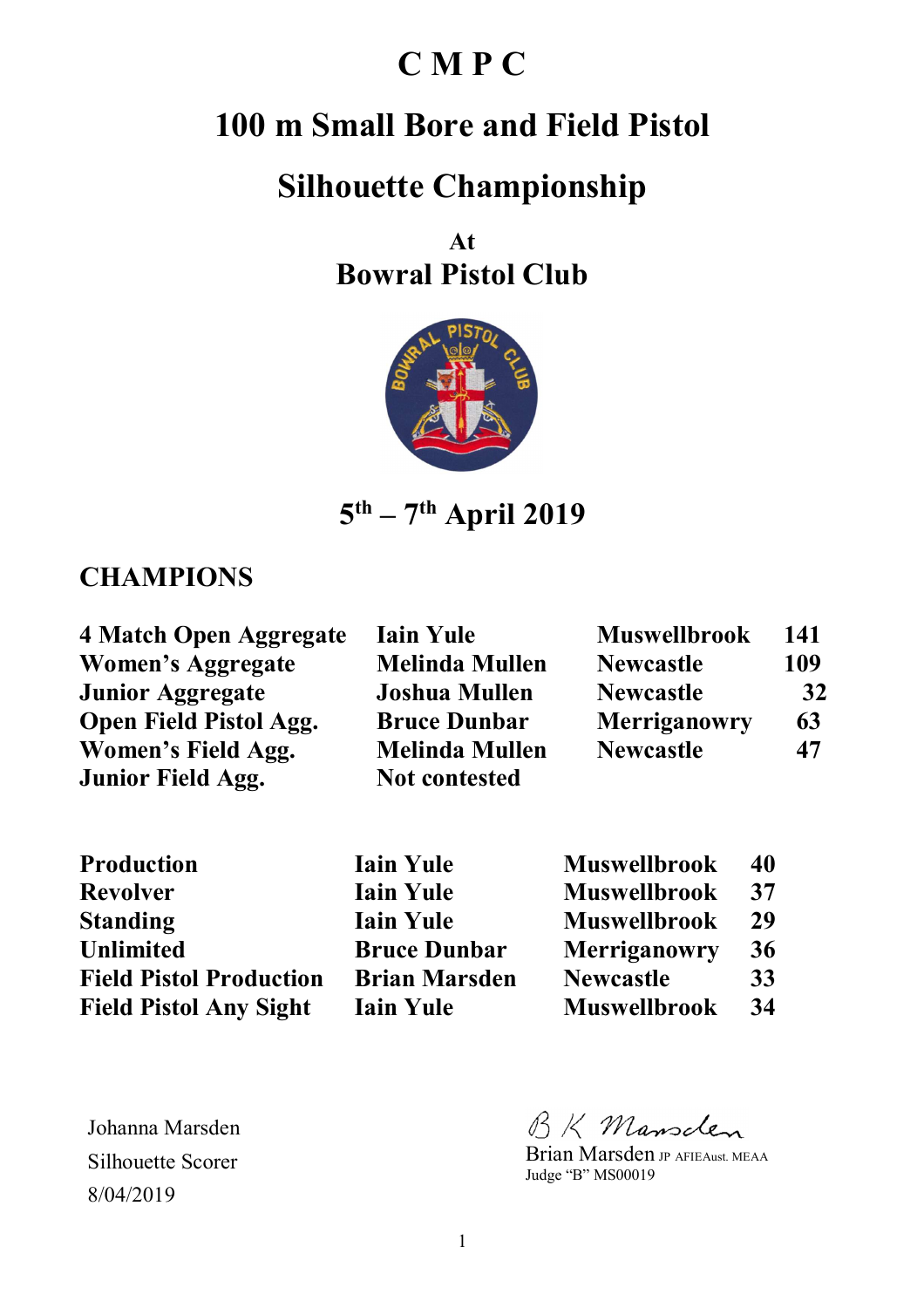#### **100m Open Aggregate**

| <b>Aggregate</b> | <b>Top Surname</b> | <b>Name</b>  | <b>Club</b>   | Prod | Rev         | <b>Stand</b>   | Unlim          |
|------------------|--------------------|--------------|---------------|------|-------------|----------------|----------------|
| 141              | Yule               | lain         | Muswellbrook  | 40   | 37          | 29             | 35             |
| 129              | Dunbar             | <b>Bruce</b> | Merriganowry  | 37   | 29          | 27             | 36             |
| 114              | Murray             | <b>Kirk</b>  | Merriganowry  | 35   | 34          | 21             | 24             |
| 109              | Mullen             | Melinda      | Newcastle     | 31   | 31          | 23             | 24             |
| 108              | <b>Brown</b>       | Richard      | Kurrajong     | 38   | 29          | 11             | 30             |
| 104              | Marsden            | <b>Brian</b> | Newcastle     | 34   | 32          | 20             | 18             |
| 100              | Edwards            | Geoff        | Thelmore      | 36   | 28          | 10             | 26             |
| 98               | Robinson           | John         | Newcastle     | 29   | 27          | 19             | 23             |
| 98               | <b>Baxter</b>      | Glen         | Endeavour     | 30   | 33          | 18             | 17             |
| 97               | Ellem              | Neville      | Newcastle     | 32   | 25          | 16             | 24             |
| 96               | <b>Brann</b>       | John         | Merriganowry  | 27   | 23          | 17             | 29             |
| 93               | Robinson           | Matt         | Newcastle     | 31   | 18          | 25             | 19             |
| 91               | Howitt             | Paul         | Newcastle     | 28   | 30          | 10             | 23             |
| 87               | Rayner             | Jenny        | Merriganowry  | 25   | 22          | 19             | 21             |
| 82               | Ellem              | Kerrie       | Newcastle     | 22   | 18          | 13             | 29             |
| 71               | Robinson           | Simmone      | Newcastle     | 29   | 7           | 16             | 19             |
| 50               | Pender             | Bart         | Capertee      | 27   | 12          | 11             | 0              |
| 41               | Molluso            | Vince        | Endeavour     | 10   | 9           | 10             | 12             |
| 32               | Mullen             | Joshua       | Newcastle     | 6    | 6           | $\overline{7}$ | 13             |
| 27               | Harris             | Peter        | <b>Bowral</b> | 14   | 0           | 13             | 0              |
| 25               | <b>Rigby</b>       | Keith        | Merriganowry  | 0    | $\mathbf 0$ | 25             | 0              |
| 23               | Vallance           | Dean         | <b>Bowral</b> | 13   | 10          | 0              | 0              |
| 22               | Carter             | Peter        | <b>Bowral</b> | 12   | 8           | 0              | $\overline{2}$ |
| 21               | Violi              | Sam          | Endeavour     | 7    | 4           | 5              | 5              |
| 20               | <b>Bannister</b>   | Jacqui       | <b>Bowral</b> | 8    | 0           | 9              | 3              |
| 16               | Pender             | Ann          | Capertee      | 5    | 0           | 11             | 0              |
| 15               | McNamara           | Andrew       | <b>Bowral</b> | 3    | 9           | 3              | 0              |
| 13               | Simpson            | Allison      | <b>Bowral</b> | 8    | 0           | 5              | 0              |
| 12               | Pender             | John         | Capertee      | 7    | 0           | 5              | 0              |
| 11               | Tobler             | Robert       | <b>Bowral</b> | 11   | 0           | $\overline{0}$ | 0              |

#### **100m Womens Aggregate**

| <b>Aggregate Top</b> | <b>Surname</b>   | <b>Name</b> | Club         | Prod | Rev         | <b>Stand</b> | Unlim |
|----------------------|------------------|-------------|--------------|------|-------------|--------------|-------|
| 109                  | Mullen           | Melinda     | Newcastle    | 31   | 31          | 23           | 24    |
| 87                   | Rayner           | Jenny       | Merriganowry | 25   | 22          | 19           | 21    |
| 82                   | Ellem            | Kerrie      | Newcastle    | 22   | 18          | 13           | 29    |
| 71                   | Robinson         | Simmone     | Newcastle    | 29   |             | 16           | 19    |
| 20                   | <b>Bannister</b> | Jacqui      | Bowral       | 8    | $\mathbf 0$ | 9            | 3     |
| 16                   | Pender           | Ann         | Capertee     | 5    | 0           | 11           | 0     |
| 13                   | Simpson          | Allison     | Bowral       | 8    | 0           | 5            | 0     |

## **100m Juniors Aggregate**

|  | <b>Aggregate Top Surname Name</b> | Club      |  | Prod Rev Stand Unlim |     |
|--|-----------------------------------|-----------|--|----------------------|-----|
|  | 0 Mullen     Joshua               | Newcastle |  | 667                  | -13 |

Johanna Marsden Silhouette Scorer 8/04/2019

BK Mansclen

Brian Marsden JP AFIEAust. MEAA Judge "B" MS00019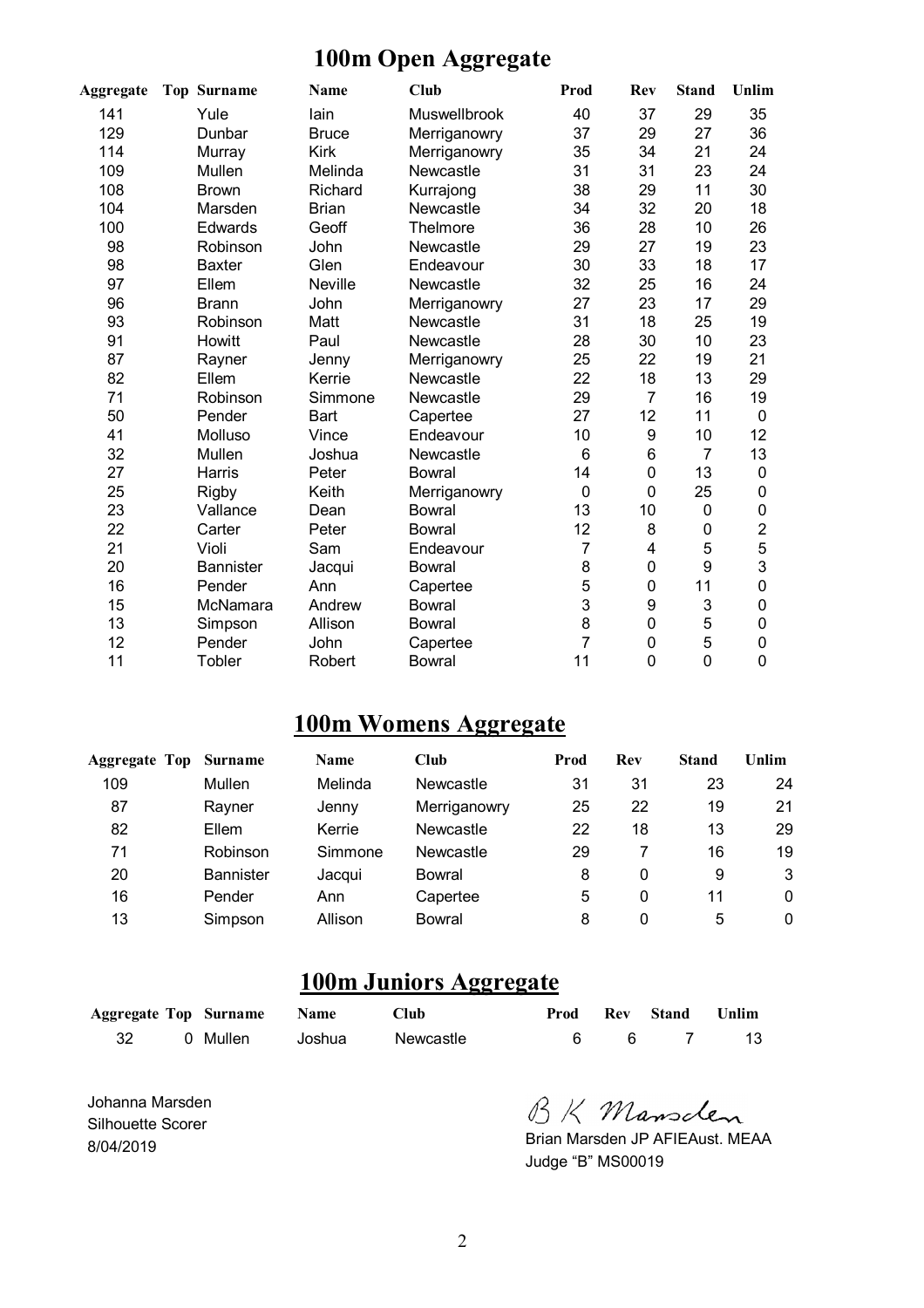#### **Field Pistol Aggregate**

| Aggregate | <b>Surname</b> | Name         | Club          | Production | <b>Any Sight</b> |
|-----------|----------------|--------------|---------------|------------|------------------|
| 63        | Dunbar         | <b>Bruce</b> | Merriganowry  | 30         | 33               |
| 58        | Yule           | lain         | Muswellbrook  | 24         | 34               |
| 57        | Marsden        | <b>Brian</b> | Newcastle     | 33         | 24               |
| 49        | McDonald       | <b>Mick</b>  | Bowral        | 20         | 29               |
| 47        | Mullen         | Melinda      | Newcastle     | 17         | 30               |
| 45        | <b>Rigby</b>   | Keith        | Merriganowry  | 16         | 29               |
| 44        | <b>Baxter</b>  | Glen         | Endeavour     | 17         | 27               |
| 44        | Edwards        | Geoff        | Thelmore      | 17         | 27               |
| 44        | Ellem          | Neville      | Newcastle     | 21         | 23               |
| 42        | <b>Brann</b>   | John         | Merriganowry  | 20         | 22               |
| 38        | Howitt         | Paul         | Newcastle     | 25         | 13               |
| 37        | Robinson       | John         | Newcastle     | 16         | 21               |
| 35        | Rayner         | Jenny        | Merriganowry  | 17         | 18               |
| 34        | <b>Brown</b>   | Richard      | Kurrajong     | 16         | 18               |
| 30        | Ellem          | Kerrie       | Newcastle     | 16         | 14               |
| 30        | <b>Rigby</b>   | Scott        | Merriganowry  | 15         | 15               |
| 29        | Murray         | <b>Kirk</b>  | Merriganowry  | 15         | 14               |
| 29        | Harris         | Peter        | <b>Bowral</b> | 12         | 17               |
| 26        | Robinson       | Matt         | Newcastle     | 12         | 14               |
| 26        | Pender         | Ann          | Capertee      | 11         | 15               |
| 23        | Pender         | John         | Capertee      | 13         | 10               |
| 11        | Pender         | Bart         | Capertee      | 7          | $\overline{4}$   |
| 10        | Tobler         | Robert       | <b>Bowral</b> | 0          | 10               |
| 10        | Vallance       | Dean         | <b>Bowral</b> | 4          | $6\phantom{1}6$  |
| 9         | McNamara       | Andrew       | <b>Bowral</b> | 0          | 9                |

## **Ladies' Field Pistol Aggregate**

| Aggregate | Surname | <b>Name</b> | Club         | <b>Production</b> | Any Sight |
|-----------|---------|-------------|--------------|-------------------|-----------|
| 47        | Mullen  | Melinda     | Newcastle    | 17                | 30        |
| 35        | Ravner  | Jenny       | Merriganowry | 17                | 18        |
| 30        | Ellem   | Kerrie      | Newcastle    | 16                | 14        |
| 26        | Pender  | Ann         | Capertee     | 11                | 15        |

Johanna Marsden Silhouette Scorer 8/04/2019

BK Mansclen<br>Brian Marsden JP AFIEAust. MEAA

Judge "B" MS00019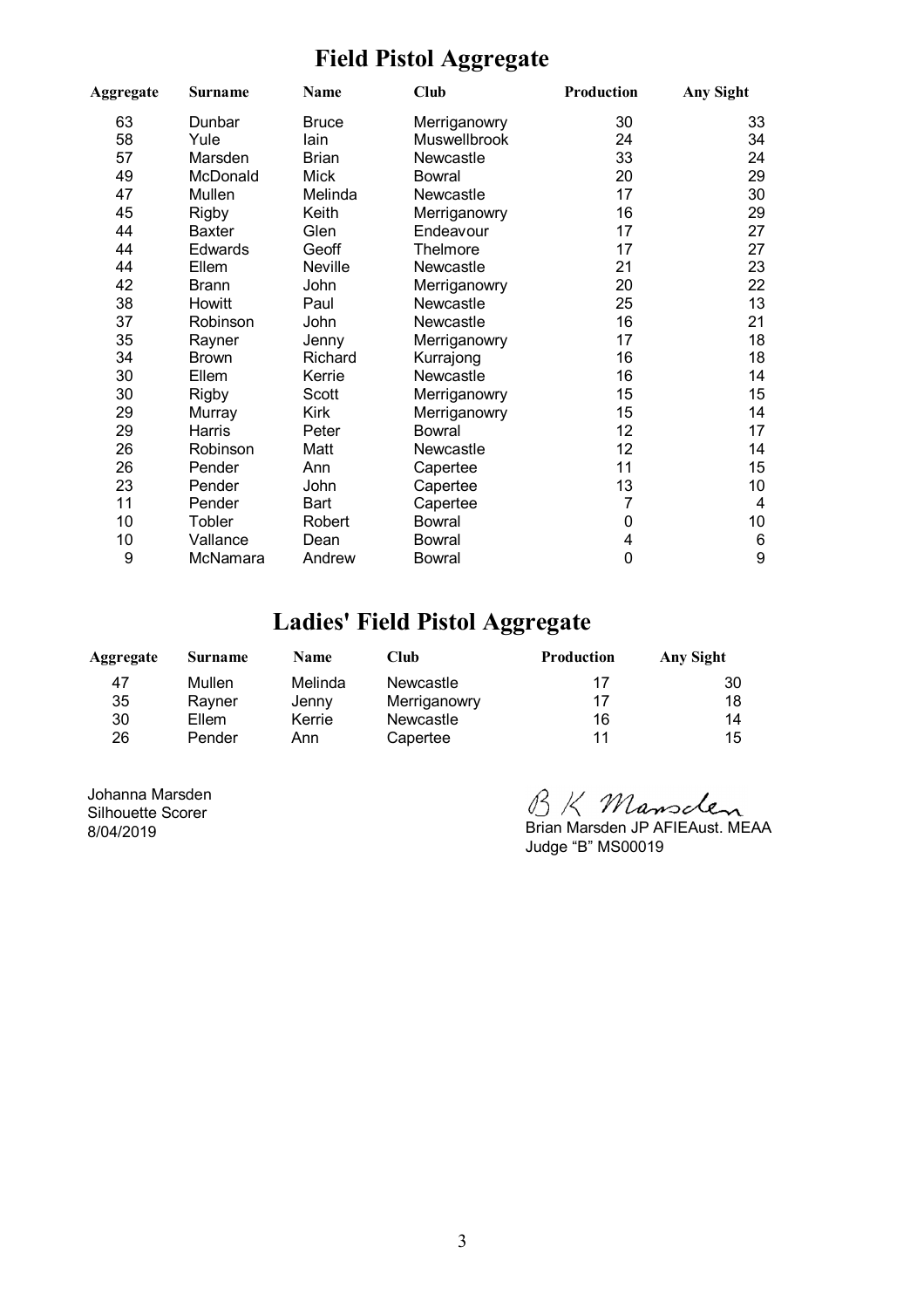| Name         | <b>Surname</b>   | <b>Club</b>   | Grade Grade | <b>Total</b> | <b>Top</b>     |                | Chic Pig Turk Ram |                |
|--------------|------------------|---------------|-------------|--------------|----------------|----------------|-------------------|----------------|
| lain         | Yule             | Muswellbrook  | <b>INT</b>  | 40           | 10             | 10             | 10                | 10             |
| Richard      | <b>Brown</b>     | Kurrajong     | <b>INT</b>  | 38           | 10             | 10             | 10                | 8              |
| <b>Bruce</b> | Dunbar           | Merriganowry  | <b>INT</b>  | 37           | 10             | 10             | 9                 | 8              |
| Geoff        | Edwards          | Thelmore      | AAA         | 36           | 10             | 9              | 9                 | 8              |
| <b>Kirk</b>  | Murray           | Merriganowry  | <b>INT</b>  | 35           | 10             | 10             | $\overline{7}$    | 8              |
| <b>Brian</b> | Marsden          | Newcastle     | AAA         | 34           | 10             | 8              | $\overline{7}$    | 9              |
| Neville      | Ellem            | Newcastle     | <b>INT</b>  | 32           | $\overline{7}$ | 8              | 8                 | 9              |
| Melinda      | Mullen           | Newcastle     | AAA         | 31           | 10             | 6              | 8                 | 7              |
| Matt         | Robinson         | Newcastle     | AA          | 31           | 9              | 9              | $\overline{7}$    | 6              |
| Glen         | <b>Baxter</b>    | Endeavour     | AAA         | 30           | 9              | 8              | $\overline{7}$    | 6              |
| John         | Robinson         | Newcastle     | <b>AAA</b>  | 29           | 9              | $\overline{7}$ | 6                 | 7              |
| Simmone      | Robinson         | Newcastle     | A           | 29           | 7              | $\overline{7}$ | 10                | 5              |
| Paul         | Howitt           | Newcastle     | AA          | 28           | 10             | $\overline{7}$ | 3                 | 8              |
| John         | <b>Brann</b>     | Merriganowry  | AAA         | 27           | 9              | 5              | $\overline{7}$    | 6              |
| <b>Bart</b>  | Pender           | Capertee      | AA          | 27           | 9              | 8              | 5                 | 5              |
| Jenny        | Rayner           | Merriganowry  | <b>AAA</b>  | 25           | 9              | $\overline{7}$ | 6                 | 3              |
| Kerrie       | Ellem            | Newcastle     | AA          | 22           | 8              | 6              | 4                 | 4              |
| Peter        | Harris           | <b>Bowral</b> | B           | 14           | $\overline{7}$ | 3              | $\overline{2}$    | $\overline{2}$ |
| Dean         | Vallance         | <b>Bowral</b> | B           | 13           | 4              | 5              | 3                 | 1              |
| Peter        | Carter           | <b>Bowral</b> | B           | 12           | 3              | 3              | 4                 | $\overline{2}$ |
| Robert       | Tobler           | <b>Bowral</b> | B           | 11           | 5              | 5              | 0                 | 1              |
| Vince        | Molluso          | Endeavour     | Α           | 10           | 4              | $\mathbf 0$    | $\overline{2}$    | 4              |
| Jacqui       | <b>Bannister</b> | <b>Bowral</b> | B           | 8            | 5              | 1              | 1                 | 1              |
| Allison      | Simpson          | <b>Bowral</b> | В           | 8            | 4              | 3              | 0                 | 1              |
| John         | Pender           | Capertee      | AAA         | 7            | $\overline{c}$ | 3              | $\boldsymbol{0}$  | $\overline{2}$ |
| Sam          | Violi            | Endeavour     | AA          | 7            | 3              | $\overline{2}$ | 1                 | 1              |
| Joshua       | Mullen           | Newcastle     | B           | 6            | 1              | $\overline{2}$ | 1                 | $\overline{2}$ |
| Ann          | Pender           | Capertee      | AA          | 5            | 3              | 1              | 1                 | 0              |
| Andrew       | McNamara         | Bowral        | B           | 3            | 1              | $\overline{2}$ | 0                 | 0              |

#### **100m Production Off Gun**

## **100m Revolver Off Gun**

| <b>Name</b>  | <b>Surname</b> | <b>Club</b>  | Grade Grade | Total<br>Top |    |    | Chic Pig Turk Ram |   |
|--------------|----------------|--------------|-------------|--------------|----|----|-------------------|---|
| lain         | Yule           | Muswellbrook | <b>INT</b>  | 37           | 10 | 10 | 8                 | 9 |
| Kirk         | Murray         | Merriganowry | AAA         | 34           | 10 | 10 | 6                 | 8 |
| Glen         | <b>Baxter</b>  | Endeavour    | AAA         | 33           | 9  | 9  | 7                 | 8 |
| <b>Brian</b> | Marsden        | Newcastle    | AAA         | 32           | 9  | 7  | 8                 | 8 |
| Melinda      | Mullen         | Newcastle    | AAA         | 31           | 9  | 9  | 10                | 3 |
| Paul         | Howitt         | Newcastle    | AA          | 30           | 9  | 10 | 6                 | 5 |
| <b>Bruce</b> | Dunbar         | Merriganowry | <b>INT</b>  | 29           | 9  |    | 7                 | 6 |
| Richard      | <b>Brown</b>   | Kurrajong    | <b>INT</b>  | 29           | 10 | 10 | 6                 | 3 |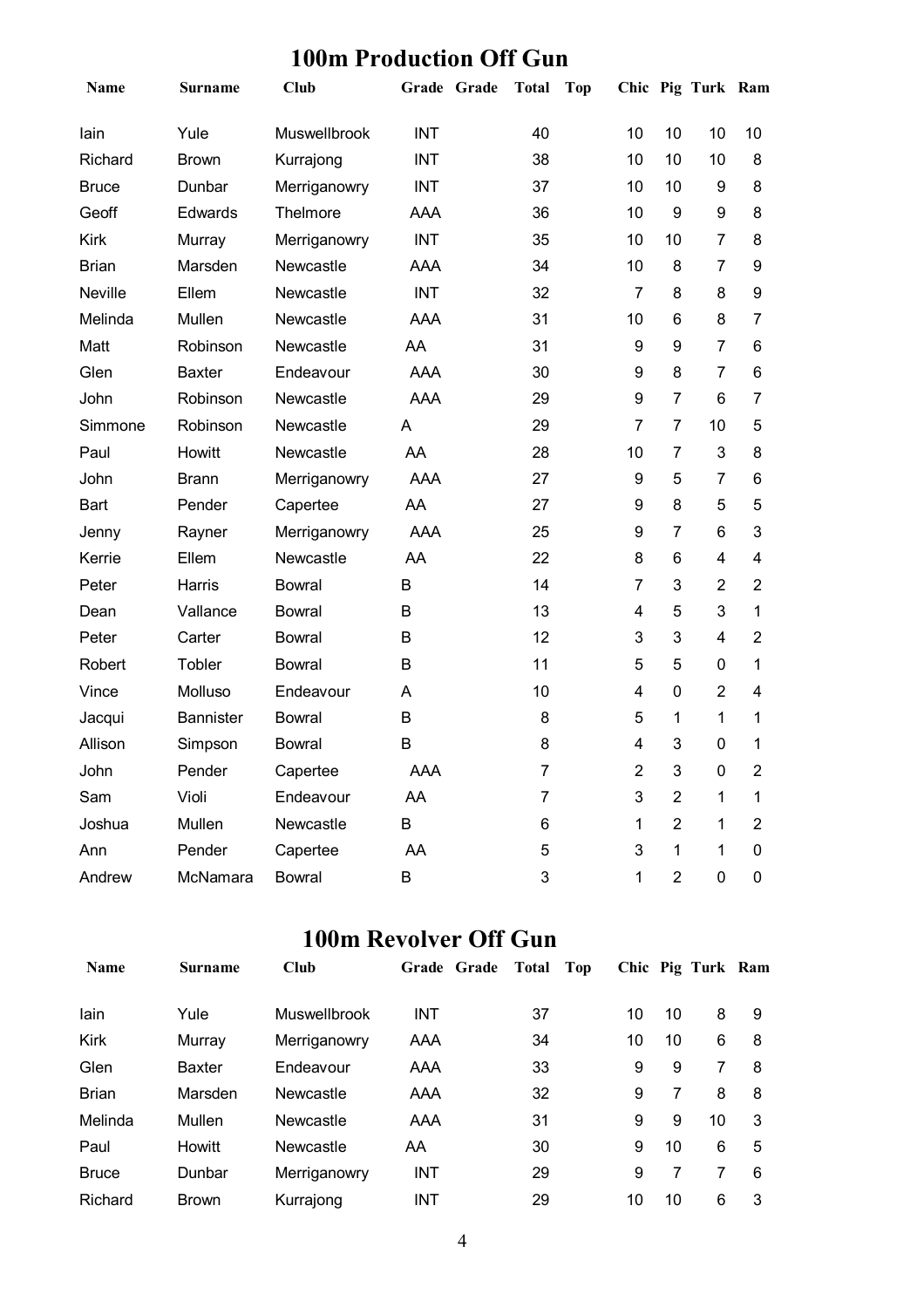| Geoff          | <b>Edwards</b> | Thelmore     | AAA | 28 | 9              | 8              | 3              | 8              |
|----------------|----------------|--------------|-----|----|----------------|----------------|----------------|----------------|
| John           | Robinson       | Newcastle    | AA  | 27 | 7              | 7              | 9              | 4              |
| <b>Neville</b> | Ellem          | Newcastle    | AAA | 25 | 6              | 9              | 5              | 5              |
| John           | <b>Brann</b>   | Merriganowry | AAA | 23 | 9              | 7              | $\overline{2}$ | 5              |
| Jenny          | Rayner         | Merriganowry | AA  | 22 | 6              | 7              | 4              | 5              |
| Kerrie         | Ellem          | Newcastle    | AA  | 18 | 7              | 6              | 1              | 4              |
| Matt           | Robinson       | Newcastle    | AA  | 18 | 3              | 6              | $\overline{7}$ | $\overline{2}$ |
| Bart           | Pender         | Capertee     | A   | 12 | 6              | 3              | 1              | $\overline{2}$ |
| Dean           | Vallance       | Bowral       | B   | 10 | $\overline{2}$ | 4              | 3              | 1              |
| Andrew         | McNamara       | Bowral       | B   | 9  | $\overline{2}$ | 4              | 1              | $\overline{2}$ |
| Vince          | Molluso        | Endeavour    | A   | 9  | 4              | 4              | 0              | 1              |
| Peter          | Carter         | Bowral       | B   | 8  | $\overline{2}$ | 3              | 1              | $\overline{2}$ |
| Simmone        | Robinson       | Newcastle    | B   | 7  | 3              | 1              | 1              | 2              |
| Joshua         | Mullen         | Newcastle    | B   | 6  | 1              | 3              | 1              | 1              |
| Sam            | Violi          | Endeavour    | AA  | 4  | 1              | $\overline{2}$ | 0              | 1              |

# **100m Standing Off Gun**

| Name         | <b>Surname</b>   | Club          | Grade Grade | <b>Total</b>   | Top |                |                | Chic Pig Turk Ram |                |
|--------------|------------------|---------------|-------------|----------------|-----|----------------|----------------|-------------------|----------------|
| lain         | Yule             | Muswellbrook  | <b>INT</b>  | 29             |     | 9              | 9              | 5                 | 6              |
| <b>Bruce</b> | Dunbar           | Merriganowry  | <b>INT</b>  | 27             |     | 9              | 8              | 5                 | 5              |
| Keith        | <b>Rigby</b>     | Merriganowry  | <b>INT</b>  | 25             |     | $\overline{7}$ | 6              | 5                 | $\overline{7}$ |
| Matt         | Robinson         | Newcastle     | AA          | 25             |     | $\overline{7}$ | 8              | 5                 | 5              |
| Melinda      | Mullen           | Newcastle     | <b>INT</b>  | 23             |     | 6              | 6              | 6                 | 5              |
| <b>Kirk</b>  | Murray           | Merriganowry  | <b>AAA</b>  | 21             |     | $\overline{7}$ | 6              | 3                 | 5              |
| <b>Brian</b> | Marsden          | Newcastle     | <b>AAA</b>  | 20             |     | 6              | 5              | $\overline{4}$    | 5              |
| John         | Robinson         | Newcastle     | <b>AAA</b>  | 19             |     | 5              | 5              | 4                 | 5              |
| Jenny        | Rayner           | Merriganowry  | AA          | 19             |     | 6              | 6              | 6                 | $\mathbf{1}$   |
| Glen         | <b>Baxter</b>    | Endeavour     | <b>AAA</b>  | 18             |     | 6              | 8              | $\overline{2}$    | $\overline{2}$ |
| John         | <b>Brann</b>     | Merriganowry  | <b>AAA</b>  | 17             |     | 6              | 3              | 3                 | 5              |
| Neville      | Ellem            | Newcastle     | <b>AAA</b>  | 16             |     | 6              | 3              | 3                 | $\overline{4}$ |
| Simmone      | Robinson         | Newcastle     | A           | 16             |     | 6              | 6              | $\overline{4}$    | 0              |
| Peter        | Harris           | <b>Bowral</b> | A           | 13             |     | 3              | 4              | $\mathbf{1}$      | 5              |
| Kerrie       | Ellem            | Newcastle     | AA          | 13             |     | 3              | 6              | 3                 | 1              |
| Bart         | Pender           | Capertee      | A           | 11             |     | $\overline{2}$ | 4              | $\mathbf{1}$      | $\overline{4}$ |
| Richard      | <b>Brown</b>     | Kurrajong     | AA          | 11             |     | $\overline{2}$ | 5              | $\overline{2}$    | $\overline{2}$ |
| Ann          | Pender           | Capertee      | A           | 11             |     | 6              | 4              | $\mathbf 0$       | 1              |
| Vince        | Molluso          | Endeavour     | A           | 10             |     | 4              | $\overline{2}$ | $\overline{2}$    | $\overline{2}$ |
| Paul         | Howitt           | Newcastle     | A           | 10             |     | 3              | 4              | $\mathbf{1}$      | $\overline{2}$ |
| Geoff        | Edwards          | Thelmore      | AAA         | 10             |     | 4              | 3              | $\overline{2}$    | 1              |
| Jacqui       | <b>Bannister</b> | <b>Bowral</b> | B           | 9              |     | 4              | $\overline{2}$ | $\mathbf{1}$      | $\overline{2}$ |
| Joshua       | Mullen           | Newcastle     | B           | $\overline{7}$ |     | $\overline{2}$ | 3              | $\overline{0}$    | $\overline{2}$ |
| Sam          | Violi            | Endeavour     | AA          | 5              |     | 3              | $\mathbf 0$    | $\overline{0}$    | $\overline{2}$ |
| John         | Pender           | Capertee      | AA          | 5              |     | $\overline{2}$ | 3              | $\overline{0}$    | 0              |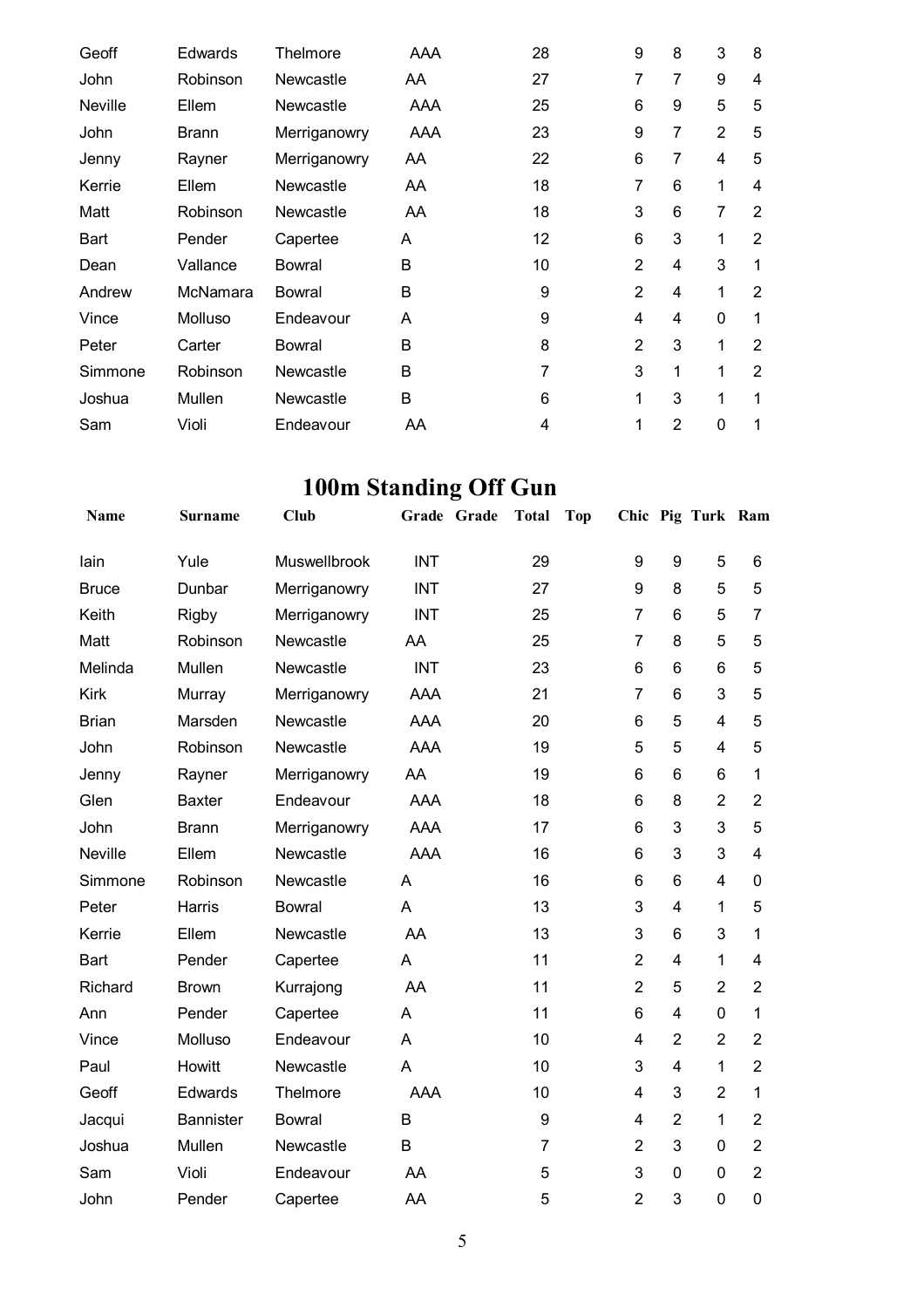| Allison Simpson Bowral |                          | 5 2 3 0 0 |  |  |
|------------------------|--------------------------|-----------|--|--|
|                        | Andrew McNamara Bowral B | 3 1 1 1 0 |  |  |

## **100m Unlimited Off Gun**

| <b>Name</b>  | <b>Surname</b>   | <b>Club</b>   | Grade | <b>Grade TotalTop Gun Chick</b> |                |                | Pig Turk Ram |                         |
|--------------|------------------|---------------|-------|---------------------------------|----------------|----------------|--------------|-------------------------|
| <b>Bruce</b> | Dunbar           | Merriganowry  | AAA   | 36                              | 9              | 10             | 10           | 7                       |
| lain         | Yule             | Muswellbrook  | AAA   | 35                              | 9              | 10             | 8            | 8                       |
| Richard      | <b>Brown</b>     | Kurrajong     | AAA   | 30                              | 10             | 9              | 6            | 5                       |
| Kerrie       | Ellem            | Newcastle     | AA    | 29                              | 10             | 9              | 3            | $\overline{7}$          |
| John         | <b>Brann</b>     | Merriganowry  | AA    | 29                              | 9              | 10             | 4            | 6                       |
| Geoff        | Edwards          | Thelmore      | AA    | 26                              | 8              | 9              | 4            | 5                       |
| Neville      | Ellem            | Newcastle     | AA    | 24                              | 8              | 7              | 3            | 6                       |
| <b>Kirk</b>  | Murray           | Merriganowry  | AA    | 24                              | 8              | 9              | 3            | 4                       |
| Melinda      | Mullen           | Newcastle     | AA    | 24                              | 9              | 8              | 3            | 4                       |
| John         | Robinson         | Newcastle     | AA    | 23                              | 7              | 6              | 4            | 6                       |
| Paul         | Howitt           | Newcastle     | AA    | 23                              | $\overline{7}$ | 9              | 3            | $\overline{\mathbf{4}}$ |
| Jenny        | Rayner           | Merriganowry  | AA    | 21                              | 6              | 6              | 3            | 6                       |
| Simmone      | Robinson         | Newcastle     | B     | 19                              | 6              | 8              | 3            | $\overline{2}$          |
| Matt         | Robinson         | Newcastle     | A     | 19                              | 7              | 8              | 4            | $\mathbf 0$             |
| <b>Brian</b> | Marsden          | Newcastle     | AA    | 18                              | $\overline{2}$ | 6              | 5            | 5                       |
| Glen         | <b>Baxter</b>    | Endeavour     | A     | 17                              | 6              | 5              | 3            | 3                       |
| Joshua       | Mullen           | Newcastle     | B     | 13                              | 5              | 3              | 3            | $\overline{2}$          |
| Vince        | Molluso          | Endeavour     | B     | 12                              | 1              | 6              | 1            | 4                       |
| Sam          | Violi            | Endeavour     | B     | 5                               | $\overline{2}$ | $\overline{2}$ | 1            | 0                       |
| Jacqui       | <b>Bannister</b> | <b>Bowral</b> | B     | 3                               | $\overline{2}$ | 0              | $\mathbf{0}$ | 1                       |
| Peter        | Carter           | <b>Bowral</b> | B     | $\overline{2}$                  | $\overline{2}$ | $\mathbf 0$    | $\mathbf 0$  | $\mathbf 0$             |

## **Field Pistol Production Off Gun**

| Name           | <b>Surname</b> | <b>Club</b>         | Grade Grade | <b>Total</b> | Top |                 |                | Chic Pig Turk Ram |                |
|----------------|----------------|---------------------|-------------|--------------|-----|-----------------|----------------|-------------------|----------------|
| <b>Brian</b>   | Marsden        | Newcastle           | AAA         | 33           |     | 10              | 10             | 7                 | 6              |
| <b>Bruce</b>   | Dunbar         | Merriganowry        | INT         | 30           |     | 6               | 8              | 9                 | 7              |
| Paul           | Howitt         | Newcastle           | AA          | 25           |     | 9               | $\overline{7}$ | 5                 | 4              |
| lain           | Yule           | <b>Muswellbrook</b> | INT         | 24           |     | 9               | 6              | 7                 | $\overline{2}$ |
| <b>Neville</b> | Ellem          | Newcastle           | AAA         | 21           |     | 10              | 5              | 3                 | 3              |
| Mick           | McDonald       | Bowral              | AAA         | 20           |     | 8               | 6              | $\overline{2}$    | $\overline{4}$ |
| John           | Brann          | Merriganowry        | AAA         | 20           |     | $6\phantom{1}6$ | 8              | 3                 | 3              |
| Jenny          | Rayner         | Merriganowry        | AA          | 17           |     | 3               | 6              | 5                 | 3              |
| Glen           | <b>Baxter</b>  | Endeavour           | AA          | 17           |     | 6               | 4              | 4                 | 3              |
| Melinda        | Mullen         | Newcastle           | AAA         | 17           |     | 8               | $\overline{4}$ | $\overline{2}$    | 3              |
| Geoff          | Edwards        | Thelmore            | AAA         | 17           |     | 8               | 4              | 3                 | $\overline{2}$ |
| John           | Robinson       | Newcastle           | <b>INT</b>  | 16           |     | 7               | 1              | 4                 | 4              |
| Keith          | Rigby          | Merriganowry        | INT         | 16           |     | 4               | 6              | $\overline{2}$    | 4              |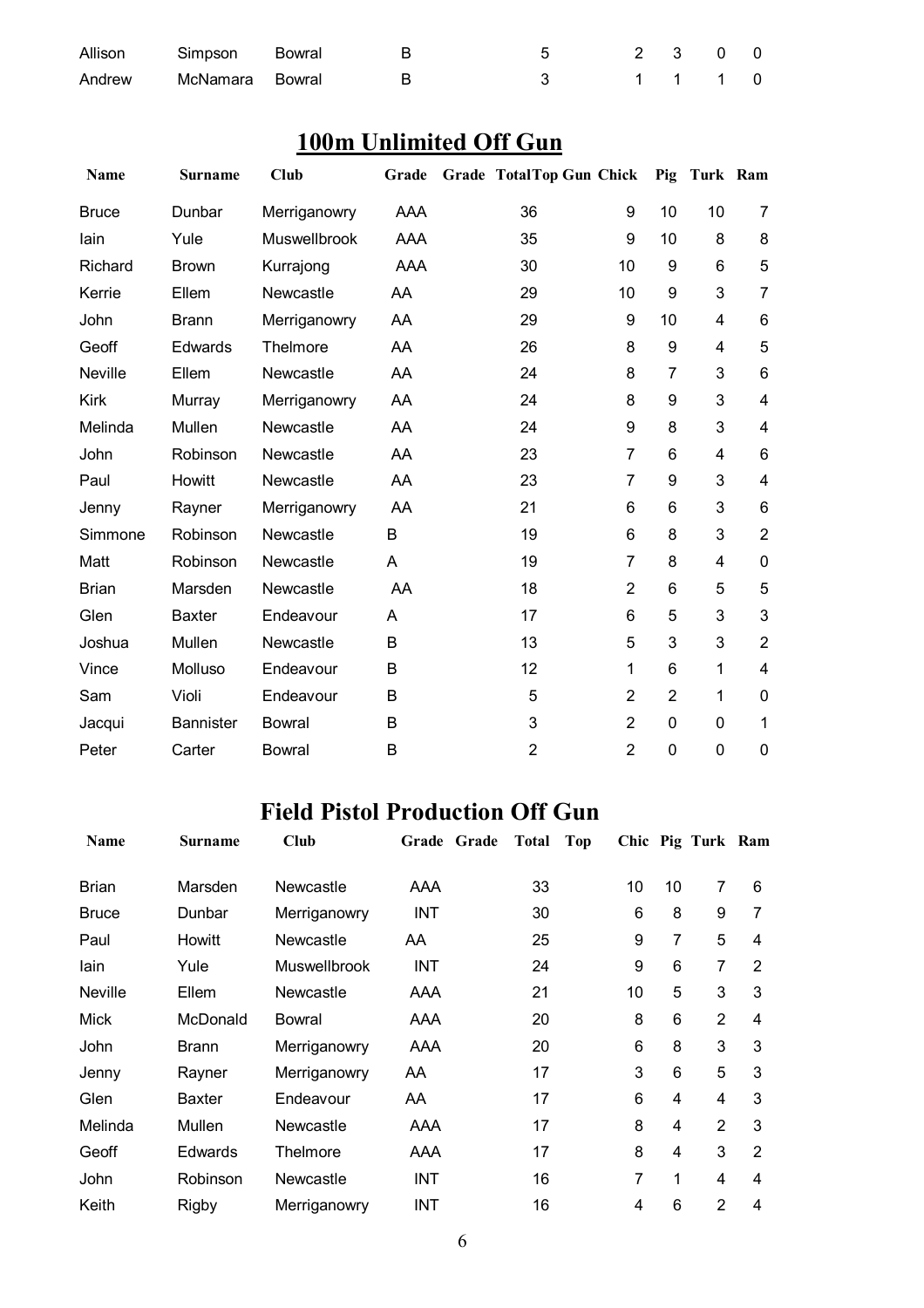| Kerrie      | Ellem        | Newcastle     | AA  | 16 |   |              | 5            | 3        |
|-------------|--------------|---------------|-----|----|---|--------------|--------------|----------|
| Richard     | <b>Brown</b> | Kurrajong     | AA  | 16 | 6 | 6            | 2            | 2        |
| Kirk        | Murray       | Merriganowry  | AAA | 15 | 8 | 4            | 0            | 3        |
| Scott       | <b>Rigby</b> | Merriganowry  | AAA | 15 | 4 | 7            | 3            |          |
| John        | Pender       | Capertee      | AAA | 13 | 4 | 6            |              | 2        |
| Matt        | Robinson     | Newcastle     | A   | 12 | 4 | $\mathbf{0}$ | 4            | 4        |
| Peter       | Harris       | Bowral        | A   | 12 | 3 | 5            | 3            | 1        |
| Ann         | Pender       | Capertee      | AAA | 11 | 5 | 4            | 1            |          |
| <b>Bart</b> | Pender       | Capertee      | A   | 7  | 4 | 0            | $\mathbf{0}$ | 3        |
| Dean        | Vallance     | <b>Bowral</b> | B   | 4  | 1 | 1            | 2            | $\Omega$ |

# **Field Pistol Any Sight Off Gun**

| Name         | <b>Surname</b> | <b>Club</b>         | Grade Grade | <b>Total</b>   | Top |                  |                | Chic Pig Turk Ram |                         |
|--------------|----------------|---------------------|-------------|----------------|-----|------------------|----------------|-------------------|-------------------------|
| lain         | Yule           | <b>Muswellbrook</b> | <b>INT</b>  | 34             |     | 10               | 8              | 9                 | $\overline{7}$          |
| <b>Bruce</b> | Dunbar         | Merriganowry        | <b>INT</b>  | 33             |     | $\boldsymbol{9}$ | 10             | $\overline{7}$    | $\overline{7}$          |
| Melinda      | Mullen         | Newcastle           | AAA         | 30             |     | 9                | 9              | 6                 | 6                       |
| Keith        | Rigby          | Merriganowry        | <b>AAA</b>  | 29             |     | 10               | 9              | 5                 | 5                       |
| <b>Mick</b>  | McDonald       | <b>Bowral</b>       | <b>AAA</b>  | 29             |     | 10               | 9              | 6                 | 4                       |
| Geoff        | Edwards        | Thelmore            | AA          | 27             |     | 10               | 8              | 4                 | 5                       |
| Glen         | <b>Baxter</b>  | Endeavour           | AA          | 27             |     | 10               | 9              | 3                 | 5                       |
| <b>Brian</b> | Marsden        | Newcastle           | <b>AAA</b>  | 24             |     | 9                | $\overline{7}$ | 3                 | 5                       |
| Neville      | Ellem          | Newcastle           | AA          | 23             |     | $\overline{7}$   | 9              | 3                 | $\overline{\mathbf{4}}$ |
| John         | <b>Brann</b>   | Merriganowry        | AA          | 22             |     | 7                | 8              | 3                 | $\overline{\mathbf{4}}$ |
| John         | Robinson       | Newcastle           | AA          | 21             |     | 6                | 6              | 5                 | $\overline{\mathbf{4}}$ |
| Jenny        | Rayner         | Merriganowry        | AA          | 18             |     | $\overline{7}$   | 6              | 3                 | $\overline{2}$          |
| Richard      | <b>Brown</b>   | Kurrajong           | AA          | 18             |     | 8                | $\overline{7}$ | $\overline{2}$    | 1                       |
| Peter        | Harris         | <b>Bowral</b>       | A           | 17             |     | 4                | $\overline{7}$ | 4                 | $\overline{2}$          |
| Scott        | <b>Rigby</b>   | Merriganowry        | A           | 15             |     | 6                | 5              | 0                 | 4                       |
| Ann          | Pender         | Capertee            | A           | 15             |     | 3                | 6              | 3                 | 3                       |
| Kirk         | Murray         | Merriganowry        | AA          | 14             |     | 3                | 4              | 3                 | 4                       |
| Kerrie       | Ellem          | Newcastle           | A           | 14             |     | 3                | 3              | 5                 | 3                       |
| Matt         | Robinson       | Newcastle           | A           | 14             |     | $\overline{2}$   | 6              | 3                 | 3                       |
| Paul         | Howitt         | Newcastle           | A           | 13             |     | 4                | 5              | $\overline{2}$    | $\overline{2}$          |
| Robert       | Tobler         | <b>Bowral</b>       | B           | 10             |     | $\overline{2}$   | 3              | $\overline{2}$    | 3                       |
| John         | Pender         | Capertee            | AA          | 10             |     | 5                | $\overline{2}$ | 3                 | 0                       |
| Andrew       | McNamara       | <b>Bowral</b>       | B           | 9              |     | 5                | 3              | 1                 | 0                       |
| Dean         | Vallance       | <b>Bowral</b>       | B           | 6              |     | 3                | 0              | 1                 | $\overline{2}$          |
| <b>Bart</b>  | Pender         | Capertee            | A           | $\overline{4}$ |     | 3                | 1              | $\overline{0}$    | 0                       |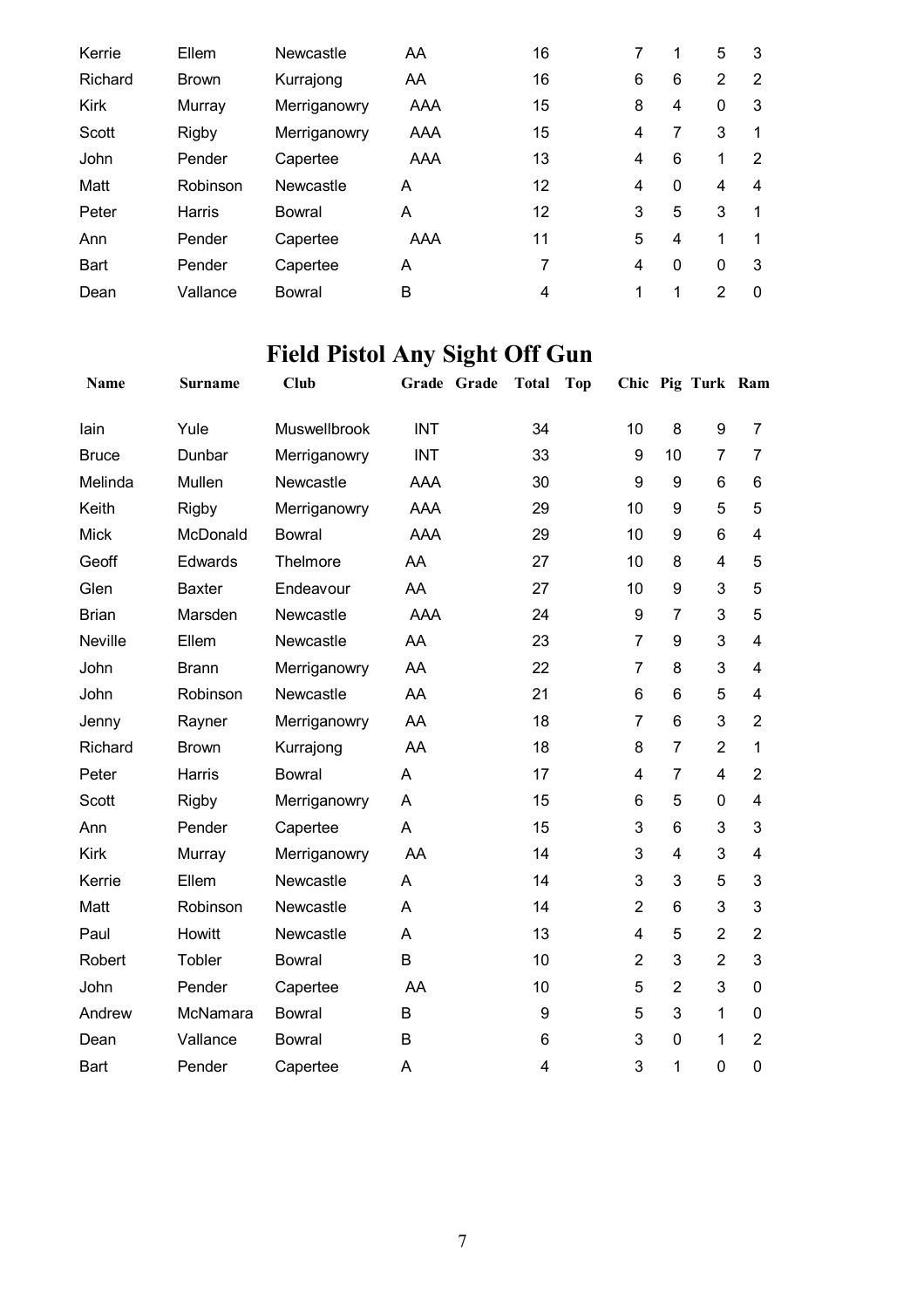## **100m Production**

| Name         |            | <b>Surname</b> | <b>Club</b>   | Grade Total Shoot |                | <b>Chick</b>   | Pig            | Turk Ram                |                         |
|--------------|------------|----------------|---------------|-------------------|----------------|----------------|----------------|-------------------------|-------------------------|
| Grade        | <b>INT</b> |                |               |                   |                |                |                |                         |                         |
| lain         |            | Yule           | Muswellbrook  |                   | 40             | 10             | 10             | 10                      | 10                      |
| Richard      |            | <b>Brown</b>   | Kurrajong     |                   | 38             | 10             | 10             | 10                      | 8                       |
| <b>Bruce</b> |            | Dunbar         | Merriganowry  |                   | 37             | 10             | 10             | 9                       | 8                       |
| Kirk         |            | Murray         | Merriganowry  |                   | 35             | 10             | 10             | $\overline{7}$          | 8                       |
| Neville      |            | Ellem          | Newcastle     |                   | 32             | 7              | 8              | 8                       | 9                       |
| Grade        | AAA        |                |               |                   |                |                |                |                         |                         |
| Geoff        |            | Edwards        | Thelmore      |                   | 36             | 10             | 9              | 9                       | 8                       |
| <b>Brian</b> |            | Marsden        | Newcastle     |                   | 34             | 10             | 8              | $\overline{7}$          | 9                       |
| Melinda      |            | Mullen         | Newcastle     |                   | 31             | 10             | 6              | 8                       | 7                       |
| Glen         |            | <b>Baxter</b>  | Endeavour     |                   | 30             | 9              | 8              | $\overline{7}$          | 6                       |
| John         |            | Robinson       | Newcastle     |                   | 29             | 9              | 7              | 6                       | 7                       |
| John         |            | <b>Brann</b>   | Merriganowry  |                   | 27             | 9              | 5              | $\overline{7}$          | 6                       |
| Jenny        |            | Rayner         | Merriganowry  |                   | 25             | 9              | 7              | 6                       | 3                       |
| John         |            | Pender         | Capertee      |                   | $\overline{7}$ | $\overline{2}$ | 3              | $\mathbf 0$             | $\overline{2}$          |
| Grade        | AA         |                |               |                   |                |                |                |                         |                         |
| Matt         |            | Robinson       | Newcastle     |                   | 31             | 9              | 9              | $\overline{7}$          | 6                       |
| Paul         |            | Howitt         | Newcastle     |                   | 28             | 10             | 7              | 3                       | 8                       |
| <b>Bart</b>  |            | Pender         | Capertee      |                   | 27             | 9              | 8              | 5                       | 5                       |
| Kerrie       |            | Ellem          | Newcastle     |                   | 22             | 8              | 6              | $\overline{\mathbf{4}}$ | 4                       |
| Sam          |            | Violi          | Endeavour     |                   | 7              | 3              | $\overline{2}$ | 1                       | 1                       |
| Ann          |            | Pender         | Capertee      |                   | 5              | 3              | $\mathbf{1}$   | $\mathbf 1$             | $\pmb{0}$               |
| Grade        | Α          |                |               |                   |                |                |                |                         |                         |
| Simmone      |            | Robinson       | Newcastle     |                   | 29             | 7              | 7              | 10                      | 5                       |
| Vince        |            | Molluso        | Endeavour     |                   | 10             | 4              | $\pmb{0}$      | $\overline{2}$          | 4                       |
| Grade        | B          |                |               |                   |                |                |                |                         |                         |
| Peter        |            | Harris         | <b>Bowral</b> |                   | 14             | 7              | 3              | $\boldsymbol{2}$        | $\overline{c}$          |
| Dean         |            | Vallance       | <b>Bowral</b> |                   | 13             | 4              | 5              | 3                       | 1                       |
| Peter        |            | Carter         | <b>Bowral</b> |                   | 12             | 3              | 3              | $\overline{\mathbf{4}}$ | $\overline{c}$          |
| Robert       |            | Tobler         | <b>Bowral</b> |                   | 11             | 5              | 5              | 0                       | 1                       |
| Jacqui       |            | Bannister      | <b>Bowral</b> |                   | 8              | 5              | 1              | 1                       | 1                       |
| Allison      |            | Simpson        | <b>Bowral</b> |                   | 8              | 4              | 3              | 0                       | 1                       |
| Joshua       |            | Mullen         | Newcastle     |                   | 6              | 1              | $\overline{2}$ | 1                       | $\overline{\mathbf{c}}$ |
| Andrew       |            | McNamara       | <b>Bowral</b> |                   | 3              | 1              | $\overline{c}$ | $\pmb{0}$               | 0                       |

#### **100m Revolver**

| Name         | <b>Surname</b> | Club                | Grade Total Shoot Chick Pig Turk Ram |    |    |   |   |
|--------------|----------------|---------------------|--------------------------------------|----|----|---|---|
| Grade        | INT            |                     |                                      |    |    |   |   |
| lain         | Yule           | <b>Muswellbrook</b> | 37                                   | 10 | 10 | 8 |   |
| <b>Bruce</b> | Dunbar         | Merriganowry        | 29                                   | 9  |    |   | 6 |
| Richard      | <b>Brown</b>   | Kurrajong           | 29                                   | 10 | 10 | 6 |   |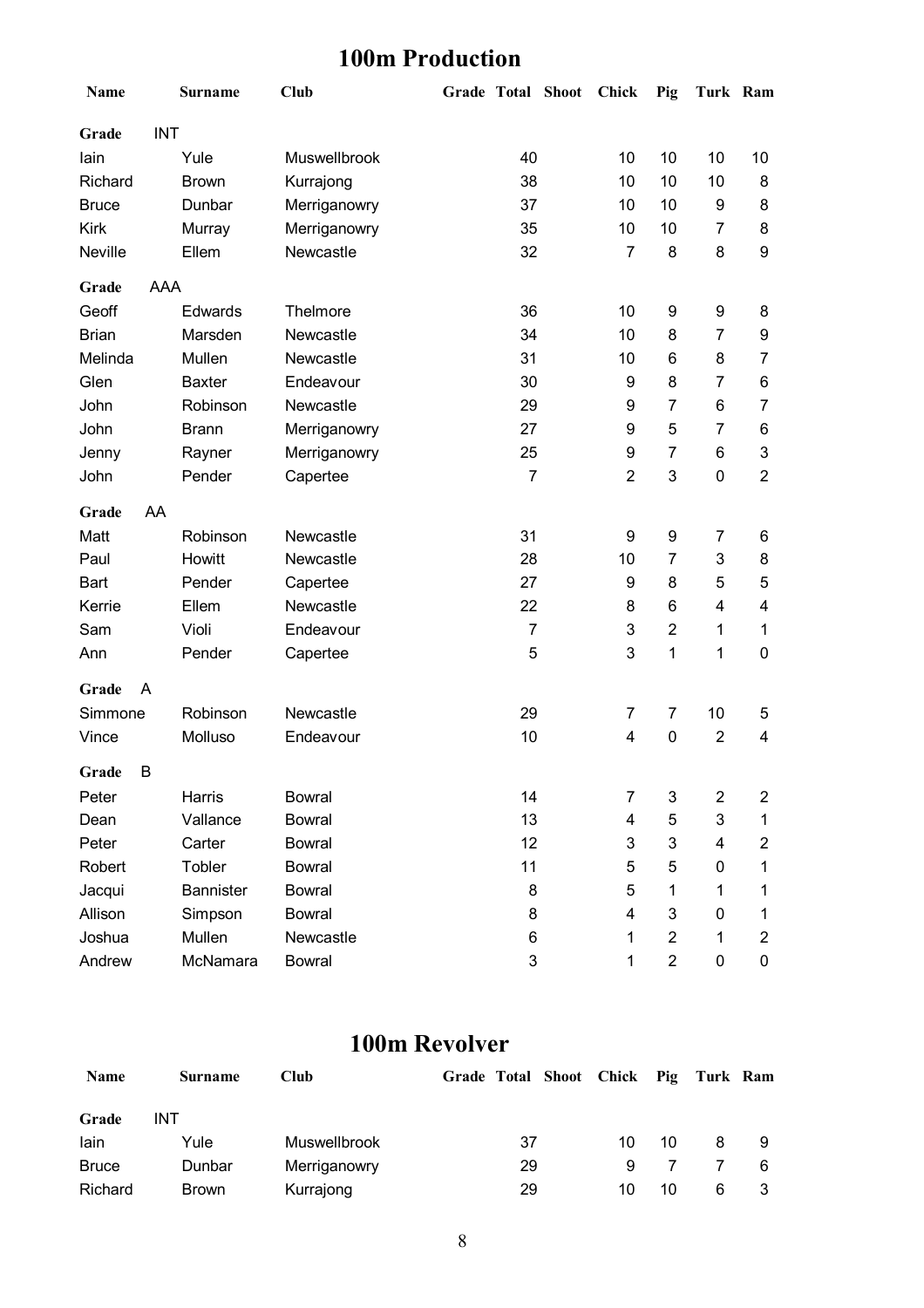| Grade        | <b>AAA</b> |                |               |                |                  |                           |                |                         |
|--------------|------------|----------------|---------------|----------------|------------------|---------------------------|----------------|-------------------------|
| <b>Kirk</b>  |            | Murray         | Merriganowry  | 34             | 10               | 10                        | 6              | 8                       |
| Glen         |            | <b>Baxter</b>  | Endeavour     | 33             | 9                | $\boldsymbol{9}$          | $\overline{7}$ | 8                       |
| <b>Brian</b> |            | Marsden        | Newcastle     | 32             | $\boldsymbol{9}$ | $\overline{7}$            | 8              | 8                       |
| Melinda      |            | Mullen         | Newcastle     | 31             | $\boldsymbol{9}$ | 9                         | 10             | 3                       |
| Geoff        |            | <b>Edwards</b> | Thelmore      | 28             | 9                | 8                         | 3              | 8                       |
| Neville      |            | Ellem          | Newcastle     | 25             | $6\phantom{1}$   | 9                         | 5              | 5                       |
| John         |            | <b>Brann</b>   | Merriganowry  | 23             | $\boldsymbol{9}$ | $\overline{7}$            | $\overline{2}$ | 5                       |
| Grade        | AA         |                |               |                |                  |                           |                |                         |
| Paul         |            | Howitt         | Newcastle     | 30             | $\boldsymbol{9}$ | 10                        | 6              | 5                       |
| John         |            | Robinson       | Newcastle     | 27             | $\overline{7}$   | $\overline{7}$            | 9              | $\overline{\mathbf{4}}$ |
| Jenny        |            | Rayner         | Merriganowry  | 22             | 6                | 7                         | 4              | 5                       |
| Kerrie       |            | Ellem          | Newcastle     | 18             | $\overline{7}$   | 6                         | 1              | $\overline{\mathbf{4}}$ |
| Matt         |            | Robinson       | Newcastle     | 18             | $\mathbf{3}$     | 6                         | 7              | $\overline{2}$          |
| Sam          |            | Violi          | Endeavour     | 4              | 1                | $\overline{2}$            | $\mathbf 0$    | $\mathbf 1$             |
| Grade        | A          |                |               |                |                  |                           |                |                         |
| Bart         |            | Pender         | Capertee      | 12             | 6                | $\ensuremath{\mathsf{3}}$ | $\mathbf 1$    | $\overline{2}$          |
| Vince        |            | Molluso        | Endeavour     | 9              | $\overline{4}$   | 4                         | $\mathbf 0$    | 1                       |
| Grade        | B          |                |               |                |                  |                           |                |                         |
| Dean         |            | Vallance       | <b>Bowral</b> | 10             | $\overline{2}$   | $\overline{\mathbf{4}}$   | 3              | 1                       |
| Andrew       |            | McNamara       | Bowral        | 9              | $\overline{2}$   | 4                         | $\mathbf{1}$   | $\overline{2}$          |
| Peter        |            | Carter         | <b>Bowral</b> | 8              | $\overline{2}$   | 3                         | 1              | $\overline{2}$          |
| Simmone      |            | Robinson       | Newcastle     | $\overline{7}$ | 3                | 1                         | 1              | $\overline{2}$          |
| Joshua       |            | Mullen         | Newcastle     | 6              | 1                | 3                         | 1              | 1                       |

# **100m Standing**

| Name         |            | <b>Surname</b> | <b>Club</b>  | Grade Total Shoot |    | <b>Chick</b>   | Pig | Turk Ram       |                |
|--------------|------------|----------------|--------------|-------------------|----|----------------|-----|----------------|----------------|
| Grade        | <b>INT</b> |                |              |                   |    |                |     |                |                |
| lain         |            | Yule           | Muswellbrook |                   | 29 | 9              | 9   | 5              | 6              |
| <b>Bruce</b> |            | Dunbar         | Merriganowry |                   | 27 | 9              | 8   | 5              | 5              |
| Keith        |            | <b>Rigby</b>   | Merriganowry |                   | 25 | 7              | 6   | 5              | $\overline{7}$ |
| Melinda      |            | Mullen         | Newcastle    |                   | 23 | 6              | 6   | 6              | 5              |
| Grade        | AAA        |                |              |                   |    |                |     |                |                |
| Kirk         |            | Murray         | Merriganowry |                   | 21 | $\overline{7}$ | 6   | 3              | 5              |
| <b>Brian</b> |            | Marsden        | Newcastle    |                   | 20 | 6              | 5   | 4              | $\mathbf 5$    |
| John         |            | Robinson       | Newcastle    |                   | 19 | 5              | 5   | 4              | 5              |
| Glen         |            | <b>Baxter</b>  | Endeavour    |                   | 18 | 6              | 8   | $\overline{2}$ | $\overline{2}$ |
| John         |            | <b>Brann</b>   | Merriganowry |                   | 17 | 6              | 3   | 3              | 5              |
| Neville      |            | Ellem          | Newcastle    |                   | 16 | 6              | 3   | 3              | 4              |
| Geoff        |            | Edwards        | Thelmore     |                   | 10 | 4              | 3   | $\overline{2}$ | 1              |
| Grade        | AA         |                |              |                   |    |                |     |                |                |
| Matt         |            | Robinson       | Newcastle    |                   | 25 | 7              | 8   | 5              | 5              |
| Jenny        |            | Rayner         | Merriganowry |                   | 19 | 6              | 6   | 6              | 1              |
| Kerrie       |            | Ellem          | Newcastle    |                   | 13 | 3              | 6   | 3              | 1              |
| Richard      |            | <b>Brown</b>   | Kurrajong    |                   | 11 | $\overline{2}$ | 5   | $\overline{2}$ | $\mathbf{2}$   |
| Sam          |            | Violi          | Endeavour    |                   | 5  | 3              | 0   | 0              | $\overline{2}$ |
| John         |            | Pender         | Capertee     |                   | 5  | $\overline{2}$ | 3   | $\mathbf 0$    | $\mathbf 0$    |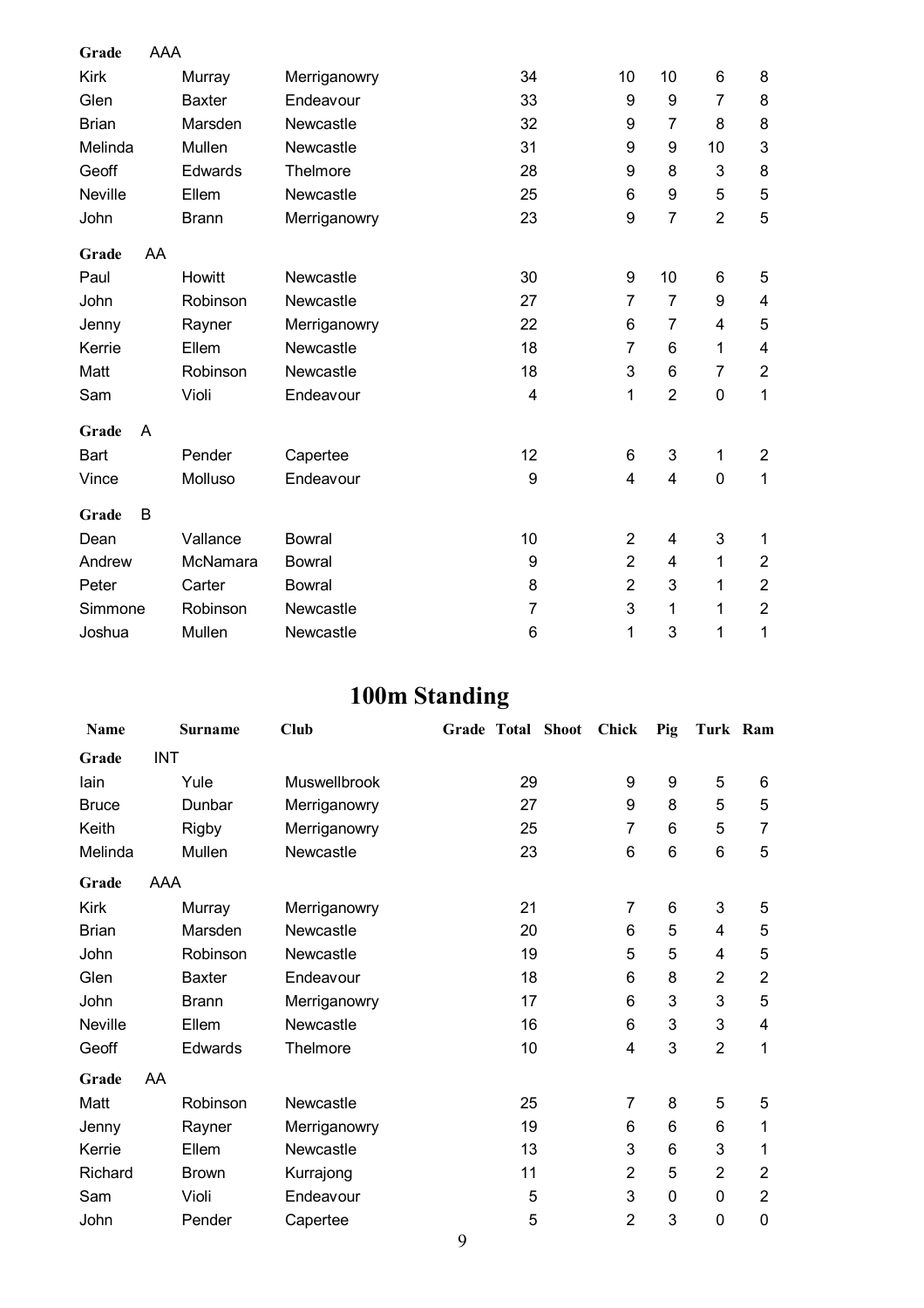| A<br>Grade |                  |           |    |                |                |          |                |
|------------|------------------|-----------|----|----------------|----------------|----------|----------------|
| Simmone    | Robinson         | Newcastle | 16 | 6              | 6              | 4        | 0              |
| Peter      | Harris           | Bowral    | 13 | 3              | 4              | 1        | 5              |
| Bart       | Pender           | Capertee  | 11 | $\overline{2}$ | 4              | 1        | 4              |
| Ann        | Pender           | Capertee  | 11 | 6              | 4              | 0        | 1              |
| Vince      | Molluso          | Endeavour | 10 | 4              | 2              | 2        | 2              |
| Paul       | <b>Howitt</b>    | Newcastle | 10 | 3              | $\overline{4}$ | 1        | 2              |
| B<br>Grade |                  |           |    |                |                |          |                |
| Jacqui     | <b>Bannister</b> | Bowral    | 9  | $\overline{4}$ | 2              | 1        | 2              |
| Joshua     | Mullen           | Newcastle | 7  | $\overline{2}$ | 3              | $\Omega$ | $\overline{2}$ |
| Allison    | Simpson          | Bowral    | 5  | 2              | 3              | $\Omega$ | 0              |
| Andrew     | McNamara         | Bowral    | 3  | 1              | 1              | 1        | $\mathbf 0$    |

#### **100m Unlimited Half Scale**

| <b>Name</b>  |     | <b>Surname</b>   | Club          | Grade | Total                     | <b>Shoot</b> | Chick          | Pig              | Turk Ram       |                         |
|--------------|-----|------------------|---------------|-------|---------------------------|--------------|----------------|------------------|----------------|-------------------------|
| Grade        | AAA |                  |               |       |                           |              |                |                  |                |                         |
| <b>Bruce</b> |     | Dunbar           | Merriganowry  |       | 36                        |              | 9              | 10               | 10             | 7                       |
| lain         |     | Yule             | Muswellbrook  |       | 35                        |              | 9              | 10               | 8              | 8                       |
| Richard      |     | <b>Brown</b>     | Kurrajong     |       | 30                        |              | 10             | 9                | $6\phantom{1}$ | 5                       |
| Grade        | AA  |                  |               |       |                           |              |                |                  |                |                         |
| Kerrie       |     | Ellem            | Newcastle     |       | 29                        |              | 10             | $\boldsymbol{9}$ | 3              | 7                       |
| John         |     | <b>Brann</b>     | Merriganowry  |       | 29                        |              | 9              | 10               | 4              | 6                       |
| Geoff        |     | Edwards          | Thelmore      |       | 26                        |              | 8              | 9                | 4              | 5                       |
| Neville      |     | Ellem            | Newcastle     |       | 24                        |              | 8              | $\overline{7}$   | 3              | 6                       |
| <b>Kirk</b>  |     | Murray           | Merriganowry  |       | 24                        |              | 8              | 9                | 3              | $\overline{\mathbf{4}}$ |
| Melinda      |     | Mullen           | Newcastle     |       | 24                        |              | 9              | 8                | 3              | $\overline{\mathbf{4}}$ |
| John         |     | Robinson         | Newcastle     |       | 23                        |              | $\overline{7}$ | 6                | 4              | 6                       |
| Paul         |     | Howitt           | Newcastle     |       | 23                        |              | $\overline{7}$ | 9                | 3              | $\overline{\mathbf{4}}$ |
| Jenny        |     | Rayner           | Merriganowry  |       | 21                        |              | 6              | 6                | 3              | 6                       |
| <b>Brian</b> |     | Marsden          | Newcastle     |       | 18                        |              | $\overline{2}$ | $6\phantom{1}6$  | 5              | 5                       |
| Grade        | A   |                  |               |       |                           |              |                |                  |                |                         |
| Matt         |     | Robinson         | Newcastle     |       | 19                        |              | 7              | 8                | 4              | 0                       |
| Glen         |     | <b>Baxter</b>    | Endeavour     |       | 17                        |              | 6              | 5                | 3              | 3                       |
| Grade        | B   |                  |               |       |                           |              |                |                  |                |                         |
| Simmone      |     | Robinson         | Newcastle     |       | 19                        |              | 6              | 8                | 3              | $\overline{c}$          |
| Joshua       |     | Mullen           | Newcastle     |       | 13                        |              | 5              | 3                | 3              | $\overline{2}$          |
| Vince        |     | Molluso          | Endeavour     |       | 12                        |              | 1              | 6                | 1              | 4                       |
| Sam          |     | Violi            | Endeavour     |       | 5                         |              | $\overline{2}$ | $\overline{2}$   | 1              | 0                       |
| Jacqui       |     | <b>Bannister</b> | <b>Bowral</b> |       | $\ensuremath{\mathsf{3}}$ |              | $\overline{2}$ | $\mathbf 0$      | $\pmb{0}$      | 1                       |
| Peter        |     | Carter           | <b>Bowral</b> |       | $\overline{2}$            |              | $\overline{2}$ | $\overline{0}$   | 0              | $\mathbf 0$             |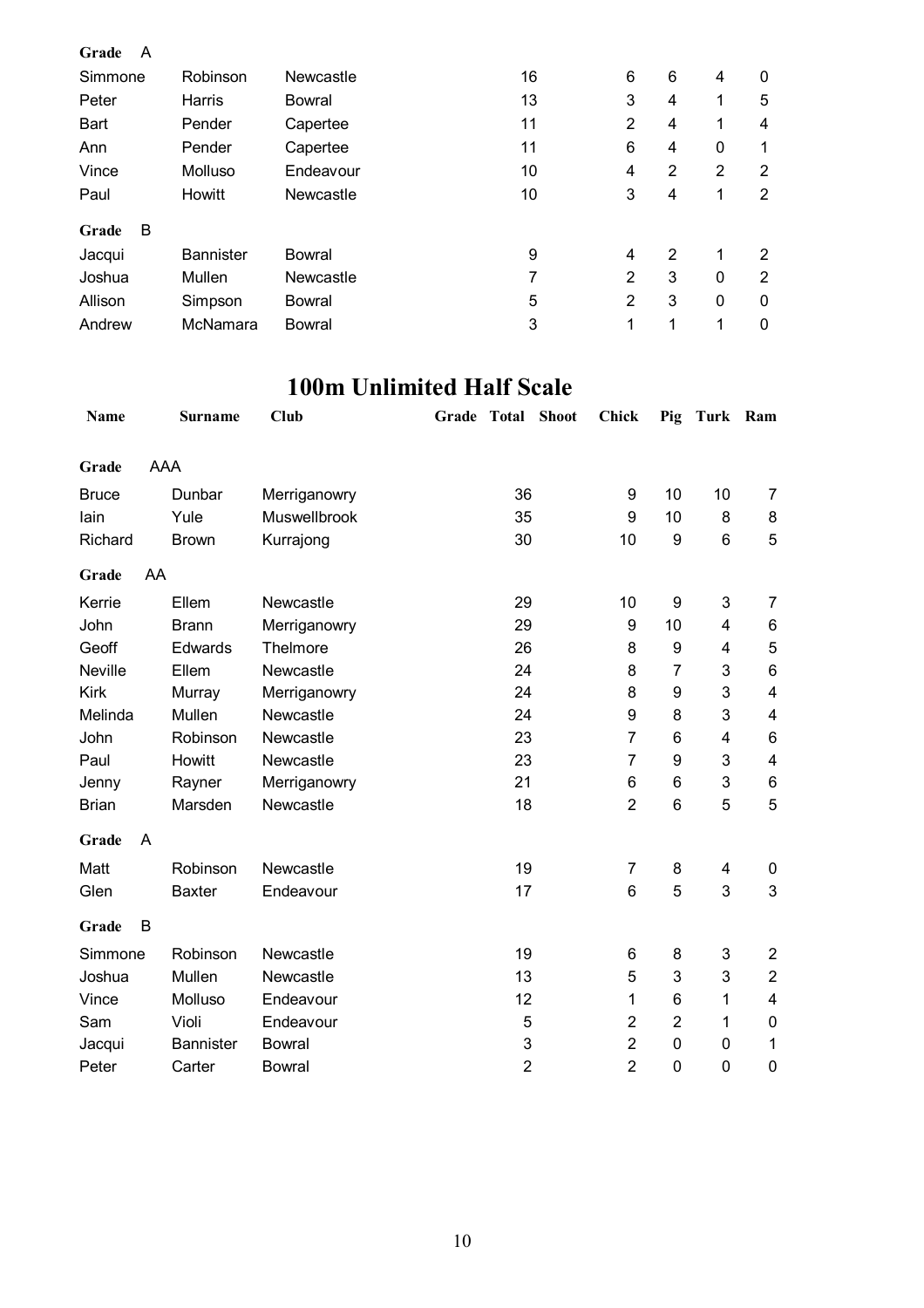## **Field Pistol Production**

| <b>Name</b>    |            | <b>Surname</b> | <b>Club</b>   |                         | Grade Total Shoot | <b>Chick</b>     | Pig                     | Turk Ram                |                |
|----------------|------------|----------------|---------------|-------------------------|-------------------|------------------|-------------------------|-------------------------|----------------|
| Grade          | <b>INT</b> |                |               |                         |                   |                  |                         |                         |                |
| <b>Bruce</b>   |            | Dunbar         | Merriganowry  | 30                      |                   | 6                | 8                       | $\boldsymbol{9}$        | $\overline{7}$ |
| lain           |            | Yule           | Muswellbrook  | 24                      |                   | 9                | 6                       | $\overline{7}$          | $\overline{c}$ |
| <b>John</b>    |            | Robinson       | Newcastle     | 16                      |                   | $\overline{7}$   | 1                       | $\overline{\mathbf{4}}$ | 4              |
| Keith          |            | <b>Rigby</b>   | Merriganowry  | 16                      |                   | $\overline{4}$   | 6                       | $\overline{2}$          | 4              |
| Grade          | AAA        |                |               |                         |                   |                  |                         |                         |                |
| <b>Brian</b>   |            | Marsden        | Newcastle     | 33                      |                   | 10               | 10                      | 7                       | 6              |
| <b>Neville</b> |            | Ellem          | Newcastle     | 21                      |                   | 10               | 5                       | 3                       | 3              |
| <b>Mick</b>    |            | McDonald       | <b>Bowral</b> | 20                      |                   | 8                | 6                       | $\overline{2}$          | 4              |
| John           |            | <b>Brann</b>   | Merriganowry  | 20                      |                   | 6                | 8                       | 3                       | 3              |
| Melinda        |            | Mullen         | Newcastle     | 17                      |                   | 8                | $\overline{4}$          | $\overline{2}$          | 3              |
| Geoff          |            | Edwards        | Thelmore      | 17                      |                   | 8                | $\overline{4}$          | 3                       | 2              |
| <b>Kirk</b>    |            | Murray         | Merriganowry  | 15                      |                   | 8                | $\overline{4}$          | $\mathbf 0$             | 3              |
| <b>Scott</b>   |            | <b>Rigby</b>   | Merriganowry  | 15                      |                   | 4                | $\overline{7}$          | 3                       | $\mathbf 1$    |
| John           |            | Pender         | Capertee      | 13                      |                   | 4                | 6                       | 1                       | $\overline{2}$ |
| Ann            |            | Pender         | Capertee      | 11                      |                   | 5                | 4                       | 1                       | 1              |
| Grade          | AA         |                |               |                         |                   |                  |                         |                         |                |
| Paul           |            | Howitt         | Newcastle     | 25                      |                   | $\boldsymbol{9}$ | $\overline{7}$          | 5                       | 4              |
| Jenny          |            | Rayner         | Merriganowry  | 17                      |                   | 3                | 6                       | 5                       | 3              |
| Glen           |            | <b>Baxter</b>  | Endeavour     | 17                      |                   | 6                | $\overline{\mathbf{4}}$ | $\overline{\mathbf{4}}$ | 3              |
| Kerrie         |            | Ellem          | Newcastle     | 16                      |                   | $\overline{7}$   | 1                       | 5                       | 3              |
| Richard        |            | <b>Brown</b>   | Kurrajong     | 16                      |                   | 6                | 6                       | $\overline{2}$          | $\overline{2}$ |
| Grade          | A          |                |               |                         |                   |                  |                         |                         |                |
| Matt           |            | Robinson       | Newcastle     | 12                      |                   | $\overline{4}$   | 0                       | 4                       | 4              |
| Peter          |            | Harris         | <b>Bowral</b> | 12                      |                   | 3                | 5                       | 3                       | $\mathbf 1$    |
| Bart           |            | Pender         | Capertee      | $\overline{7}$          |                   | 4                | 0                       | $\pmb{0}$               | 3              |
| Grade          | B          |                |               |                         |                   |                  |                         |                         |                |
| Dean           |            | Vallance       | <b>Bowral</b> | $\overline{\mathbf{4}}$ |                   | 1                | 1                       | $\overline{2}$          | 0              |

## **Field Pistol Any Sight**

| <b>Name</b>  | <b>Surname</b> | Club                | Grade Total Shoot | Chick | Pig | Turk Ram |   |
|--------------|----------------|---------------------|-------------------|-------|-----|----------|---|
| Grade        | INT            |                     |                   |       |     |          |   |
| lain         | Yule           | <b>Muswellbrook</b> | 34                | 10    | 8   | 9        |   |
| <b>Bruce</b> | Dunbar         | Merriganowry        | 33                | 9     | 10  |          |   |
| Grade        | AAA            |                     |                   |       |     |          |   |
| Melinda      | Mullen         | Newcastle           | 30                | 9     | 9   | 6        | 6 |
| Keith        | <b>Rigby</b>   | Merriganowry        | 29                | 10    | 9   | 5        | 5 |
| Mick         | McDonald       | Bowral              | 29                | 10    | 9   | 6        | 4 |
| <b>Brian</b> | Marsden        | Newcastle           | 24                | 9     | 7   | 3        | 5 |